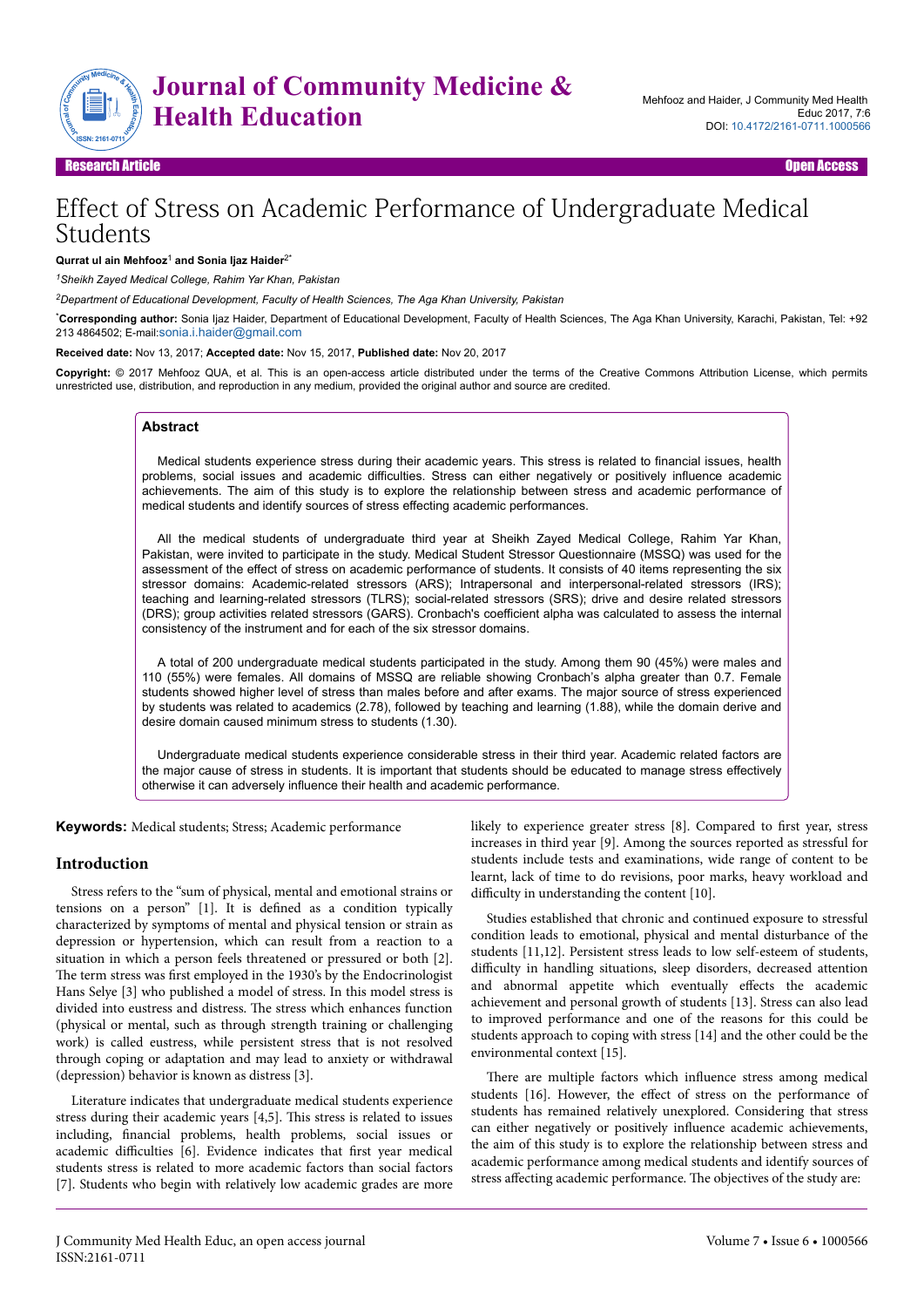- To determine the sources of stress among undergraduate medical students.
- To determine the effect of stress on the academic performance of medical students.
- To determine the level of stress experienced by medical students

# **Methods**

The study was conducted at Sheikh Zayed Medical College, Rahim Yar Khan, Pakistan. Нe Institutional Ethics Committee of Sheikh Zayed Medical College, Rahim Yar Khan approved the study. All undergraduate third year medical students were invited to participate in the study. Informed consent was obtained from all participants. Participation in the study was voluntary.

For the present study Medical Student Stressor Questionnaire (MSSQ) was used to determine the effect of stress on the academic performance of students [17]. It is a valid and reliable instrument which consists of 40 items representing six stressor domains: Academic-related stressors (ARS); Intrapersonal and interpersonalrelated stressors (IRS); Teaching and learning-related stressors (TLRS); Social-related stressors (SRS); Drive and desire related stressors (DRS); Group activities related stressors (GARS).

Respondents were asked to rate each source by choosing from five responses, "causing no stress at all'', "causing mild stress'', "causing moderate stress'', "causing high stress'' and "causing severe stress''. Нe scoring method assigns marks from 0 (i.e. causing no stress) to 4 (i.e. causing severe stress) to each of the responses respectively [18].

Data was analyzed using descriptive statistics. Mean was calculated for each item. Cronbach's coefficient alpha was calculated to assess the internal consistency of the instrument and for each of the six stressor domains.

# **Results**

A total of 200 undergraduate medical students participated in the study. Among them 90 (45%) were males and 110 (55%) were females. All the students responded to all the items in the scale (item response rate=100%).

Table 1 shows Cronbach's Alpha value for each stressor domain. Table 2 shows stress level before and after exams in students. Table 3 shows stressor domain distribution of high, moderate and mild stress. Table 4 shows item means causing high, moderate and mild stress.

| <b>Stressor Domain</b>                                    | Cronbach's<br>alpha<br>Value |
|-----------------------------------------------------------|------------------------------|
| Academic Related Stressor (ARS)                           | 0.87                         |
| Teaching and Learning Related Stressor (TLRS)             | 0.86                         |
| Intrapersonal and Interpersonal Related Stressor<br>(IRS) | 0.82                         |
| Group Activities Related Stressor (GARS)                  | 0.81                         |
| Drive and Desire Related Stressor (DRS)                   | 0.75                         |
| Social Related Stressor (SRS)                             | 0.74                         |

Table 1: Cronbach Alpha value for each stressor domain.

| <b>Variables</b>                                | Mean   |       | <b>Standard deviation</b> |
|-------------------------------------------------|--------|-------|---------------------------|
| before<br>and<br>after<br><b>Stress</b><br>exam | Before | 79.73 | 8.8                       |
|                                                 | After  | 67.42 | 9.52                      |
| Stress before exam in male<br>and in female     | male   | 75.70 | 9.87                      |
|                                                 | female | 83.03 | 8.19                      |
| Stress after exam in male<br>and in female      | male   | 65.5  | 9.46                      |
|                                                 | female | 68.93 | 8.83                      |

Table 2: Stress level before and after exams in students.

| <b>Stress Domain</b>                                   | <b>Moderate Stress</b> |
|--------------------------------------------------------|------------------------|
| Academic Related Stressor (ARS)                        | 2.78 (87.3%)           |
| Teaching and Learning Related Stressor (TLRS)          | 1.88 (86.5%)           |
| Intrapersonal and Interpersonal Related Stressor (IRS) | 1.79 (82.1%)           |
| Social Related Stressor (SRS)                          | 1.65 (74.3%)           |
| Group Activities Related Stressor (GARS)               | 1.50 (73.9%)           |
| Derive and Desire Related Stressor(DRS)                | 1.30 (70.6%)           |

Table 3: Stressor domain distribution of high, moderate and mild stress.

| 1. Getting poor marks                             | 2.86 |
|---------------------------------------------------|------|
| 2. Large amount of content to be learnt           | 2.83 |
| 3. Tests/Examinations                             | 2.80 |
| 4. Having difficulty to understanding the content | 2.75 |
| 5. Heavy workload                                 | 2.39 |
| 6. Falling behind in reading schedule             | 2.40 |
| 7. Quota system in examination                    | 2.01 |
| 8. Learning context full of competition           | 2.11 |
| 9. Inappropriate assignments                      | 2.31 |
| 10. Facing illness or death of the patients       | 2.30 |
| 11. Frequent interruption of my work by others    | 2.01 |
| 12. Unable to answer questions from patients      | 1.94 |
| 13. Talking to patients about personal problem    | 1.66 |
| 14. Lack of time for family and friends           | 1.55 |
| 15. Working with computers                        | 1.11 |
| 16. Unable to answer questions from the teachers  | 1.89 |
| 17. Lack of time to review what have been learnt  | 1.90 |
| 18. Need to do well (self-expectation             | 1.91 |
| 19. Not enough medical skill practice             | 1.80 |
| 20. Unjustified grading process                   | 1.65 |
| 21. Poor motivation to learn                      | 1.94 |
| 22. Conflicts with other students                 | 1.91 |
| 23. Verbal or physical abuse by personnel (s)     | 1.90 |
| 24. Verbal or physical abuse by other student (s) | 1.88 |
| 25. Verbal or physical abuse by teacher (s)       | 1.86 |
|                                                   |      |

#### Page 2 of 4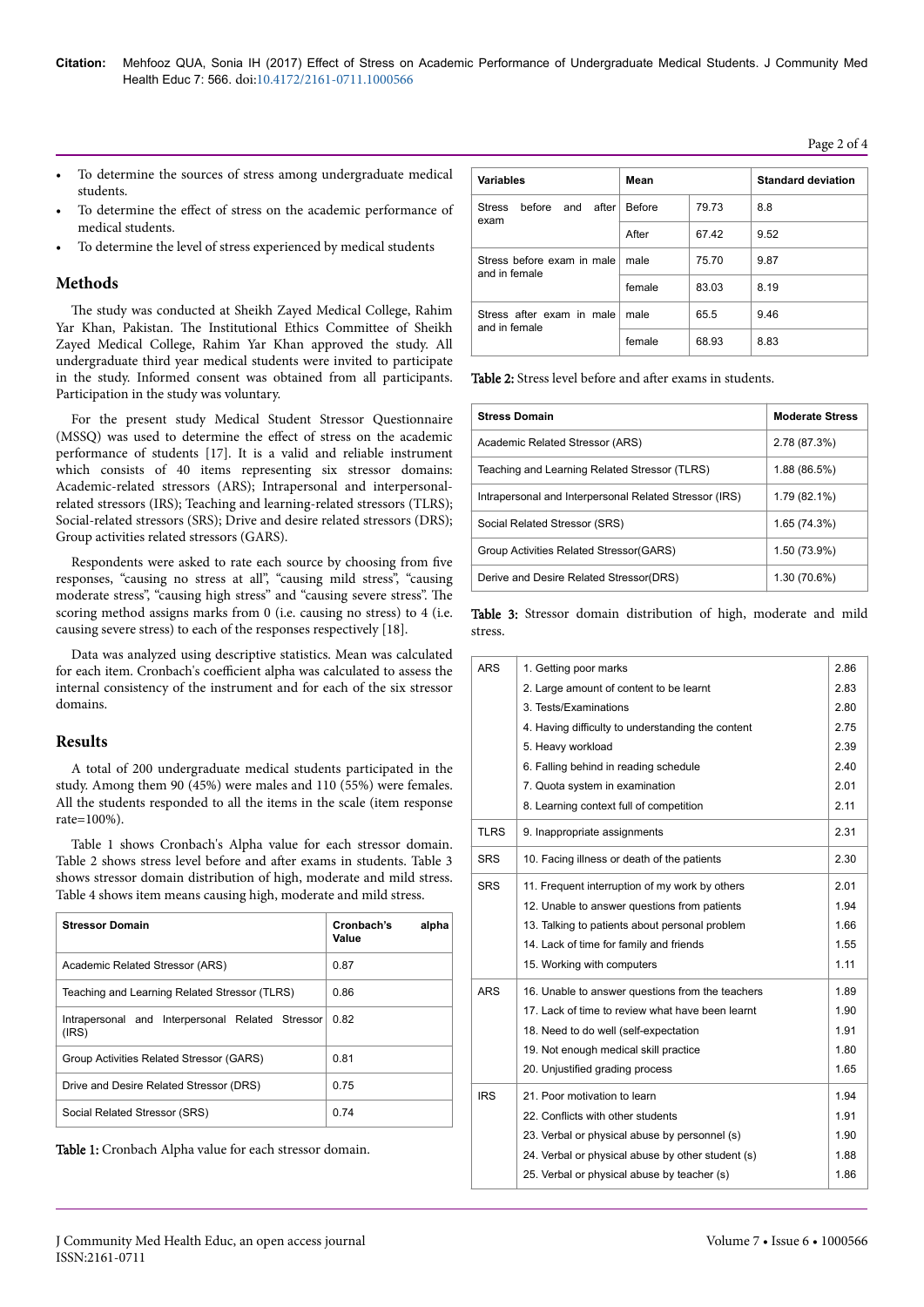|             | 26. Conflict with teacher (s)               | 1.85 |
|-------------|---------------------------------------------|------|
|             | 27. Conflict with personnel (s)             | 1.80 |
| <b>GARS</b> | 28. Participation in class discussion       | 1.90 |
|             | 29. Participation in class presentation     | 1.87 |
|             | 30. Need to do well (imposed by others)     | 1.80 |
|             | 31. Feeling of incompetence                 | 1.40 |
| TI RS       | 32. Uncertainty of what is expected of me   | 140  |
|             | 33. Not enough study material               | 1.74 |
|             | 34. Lack of recognition for work done       | 1.65 |
|             | 35. Teacher lack of teaching skills         | 1.59 |
|             | 36. Lack of guidance from teacher           | 176  |
|             | 37. Not enough feedback from teacher (s)    | 1.53 |
| <b>DRS</b>  | 38. Family responsibilities                 | 1.60 |
|             | 39. Unwillingness to study medicine         | 1.60 |
|             | 40. Parental wish for you to study medicine | 1.59 |

Table 4: Domain items causing high, moderate and mild stress.

# **Discussion**

The study was conducted to determine the prevalence of stress among medical students and to observe an association between the levels of stress and academic performances. Findings from the study indicate that there is a relationship between stress and academics; they are inversely proportional to each other. Medical education is perceived as being stressful and a high level of stress may have a negative effect on cognitive functioning and learning of medical students [19]. In the present study before exams, medical students showed higher level of stress than after exams. This finding is consistent with existing evidence in which level of stress is high before examination [20].

Females in our study demonstrated more stress as compared to male students. Misra and Castillo (2004) conducted a study in which they concluded that perception and reaction to stress is different in both genders [21]. Female students show greater anxiety, changes in physiological states and increased emotional response to stress as compared to male students [22].

In the present study Medical Student Stress Questionnaire (MSSQ) was used to determine stress among medical students. In MSSQ six domains are used for the identification of sources of stress among students. In the present study academics (ARS) was the major source of stress, and the highest three sources were "getting poor marks", "large amount of content to be learnt," and "going through tests and examinations". These findings are consistent with existing evidence that academic requirements substantially contribute to students stress levels [23-25].

In terms of teaching learning related stressors (TLRS) 'inappropriate assignments,' contributed significantly to students stress. This is consistent with existing literature that medical students are loaded with many assignments which led to increased stress [26]. However it would be assumed that these assignments would somehow contribute to their learning, while in our study inappropriate assignments indicated that students' learning is hindered by these assignments. Нis may imply that teachers need to be more thoughtful when giving assignments to students to ensure learning takes place.

Social related stressor (SRS) refers to any form of community and societal relationships that cause stress. In our study, 'facing illness or death of the patients,' contributed significantly to students stress. This finding is also consistent with existing evidence that students feel helpless in coping with illness and death [27]. Нis may imply that students need counseling and training in managing such situations.

In the present study moderate stress was found in the domains of interpersonal and intrapersonal related stressor (IRS) and group activities related stressor (GRS). In these domains majority of the items are related to conflicts and group work which according to our study findings contributed less to students' stress. Derive and desire related stressor (DRS) had the lowest prevalence, and less effect on the academic performance. It generally relates to unwillingness to study medicine due to various reasons including wrong choice by the student or parental wish to study medicine.

Overall, findings of the present study indicate that students undergo considerable stress before examinations and females students more so. Our study found that ARS is the only stressor domain that scored more than 2.00 and this indicates that it caused high stress to the students. Whereas, the other five domains; IRS (1.79), GARS (1.58), TLRS (1.87), SRS (1.66) and DRS (1.50) caused moderate stress to the students. To resolve the problem of poor academic performance, students may need to identify sources, levels of stress and a coping strategy to improve their performance.

The findings of the present study are from a single medical institution but factors inducing stress among medical students are consistent with existing evidence from other cultures. The effect of stress could have been further explored, but this can be a future longitudinal study in which students educated in managing stress effectively and its prolonged exposure could be studied.

### **Conclusion**

Undergraduate medical students experience considerable stress in their third year. Academic related factors are the major cause of stress in students. It is important that students should be educated to manage stress effectively otherwise it can adversely influence their health and academic performances.

### **References**

- 1. [Solanky P, Desai B, Kavishwar K, Kantharia SL \(2012\) Study of](http://dx.doi.org/10.5455/ijmsph.2012.1.38-42) [psychological stress among undergraduate medical students of](http://dx.doi.org/10.5455/ijmsph.2012.1.38-42) [government medical college, Surat. Int J Med Scien Public Health 1:](http://dx.doi.org/10.5455/ijmsph.2012.1.38-42) [38-42.](http://dx.doi.org/10.5455/ijmsph.2012.1.38-42)
- 2. Thangaraj [S, D'Souza L \(2014\) Prevalence of stress levels among](http://www.ijims.com/uploads/8db9f0fe3fbcbd8fdcd4zppd_577.pdf) first year [medical undergraduate students. IJIMS 1: 176-181.](http://www.ijims.com/uploads/8db9f0fe3fbcbd8fdcd4zppd_577.pdf)
- 3. [Seyle H \(1950\) Stress and the general adaptation syndrome. BMJ 1:](https://doi.org/10.1136/bmj.1.4667.1383) [1392-1383.](https://doi.org/10.1136/bmj.1.4667.1383)
- 4. [Abdulghani HM, AlKanhal AA, Mahmoud ES, Ponnamperuma GG,](https://doi.org/10.3329/jhpn.v29i5.8906) [Alfaris EA \(2011\) Stress and its](https://doi.org/10.3329/jhpn.v29i5.8906) effects on medical students: A cross[sectional study at a college of medicine in Saudi Arabia. J Health Popul](https://doi.org/10.3329/jhpn.v29i5.8906) [Nutr 29: 516-522.](https://doi.org/10.3329/jhpn.v29i5.8906)
- 5. Dyrbye LN, Thomas [MR, Shanafelt TD \(2006\) Systematic review of](http://journals.lww.com/academicmedicine/Fulltext/2006/04000/Systematic_Review_of_Depression,_Anxiety,_and.9.aspx) [depression, anxiety, and other indicators of psychological distress among](http://journals.lww.com/academicmedicine/Fulltext/2006/04000/Systematic_Review_of_Depression,_Anxiety,_and.9.aspx) [U.S. and Canadian medical students. Acad Med 81: 354-373.](http://journals.lww.com/academicmedicine/Fulltext/2006/04000/Systematic_Review_of_Depression,_Anxiety,_and.9.aspx)
- 6. [Sha T, Qi Dong, Pratt MW, Hunsberger B, Pancer MS \(2000\) Social](https://doi.org/10.1177/0743558400151007) [support: Relations to coping and adjustment during the transition to](https://doi.org/10.1177/0743558400151007) [university in the people's republic of China. J Adolescent research 15:](https://doi.org/10.1177/0743558400151007) [123-144.](https://doi.org/10.1177/0743558400151007)

Page 3 of 4